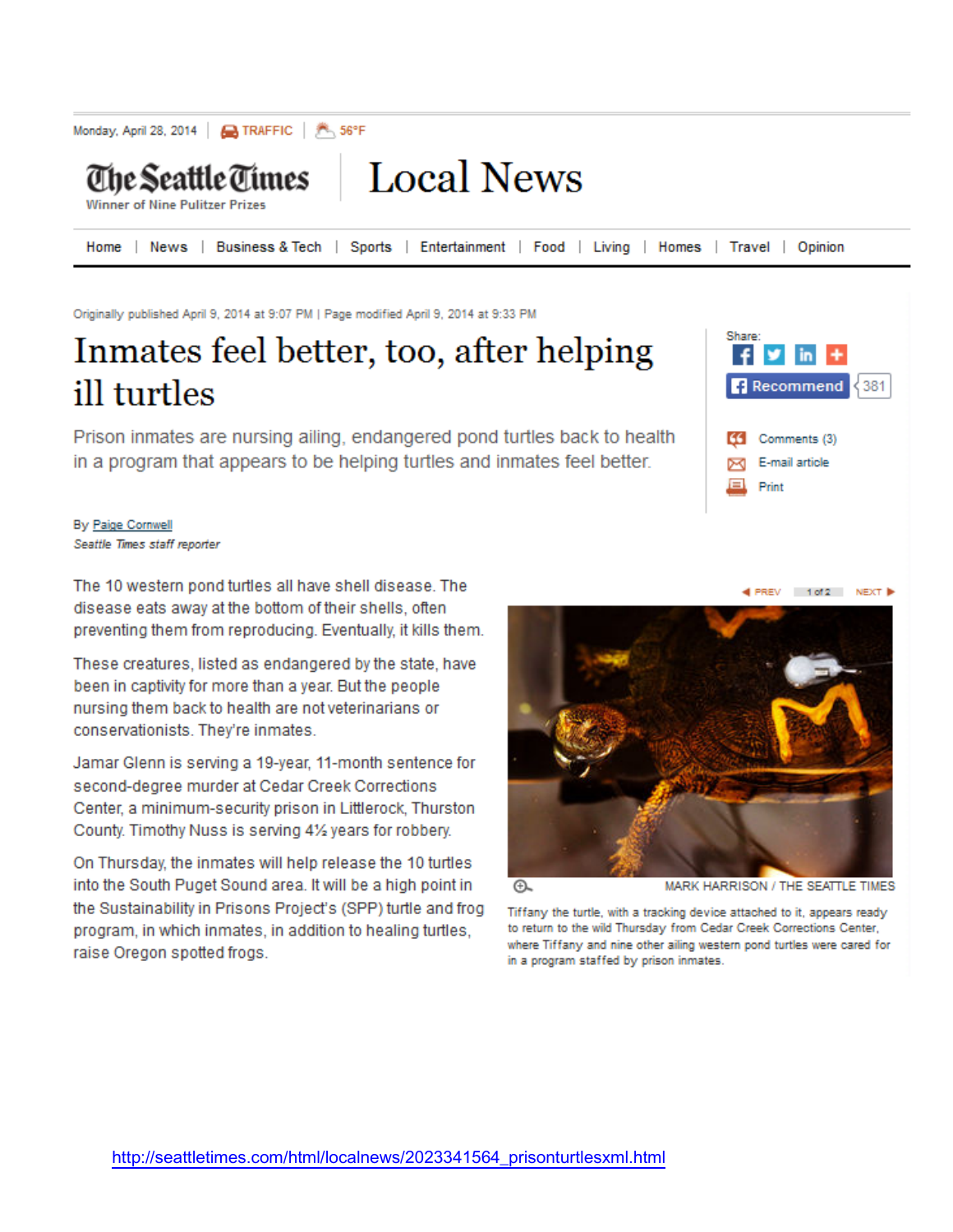The SPP, a partnership founded by the state Department of Corrections and The Evergreen State College, works to bring science and nature into prisons. The programs are in all 12 Washington prisons, and since SPP's formal inception in 2008, they have spread to other states.

On Wednesday, Glenn and inmate Timothy Nuss were preparing for the release of their charges. The turtles stay in tanks in an area the inmates have dubbed "T-Town," and each turtle is named after an SPP or corrections-center administrator.

The two wonder how the turtles will fare in the wild, they said.

"We're kind of like expectant fathers," Nuss joked as he held Tiffany the turtle.

Glenn wonders the same thing about himself, he said. He's scheduled to be released in 18 months, which, after 17 years, feels like a short time.



Inmates feel better, too, after helping ill turtles: Jamar Glenn, left, and Timothy Nuss praise the prison program that matched them with ailing turtles. "It's been one of the coolest things I've been a part of," says Glenn. Photo by Mark Harrison / The Seattle Times.

[http://seattletimes.com/html/localnews/2023341564\\_prisonturtlesxml.html](http://seattletimes.com/html/localnews/2023341564_prisonturtlesxml.html)